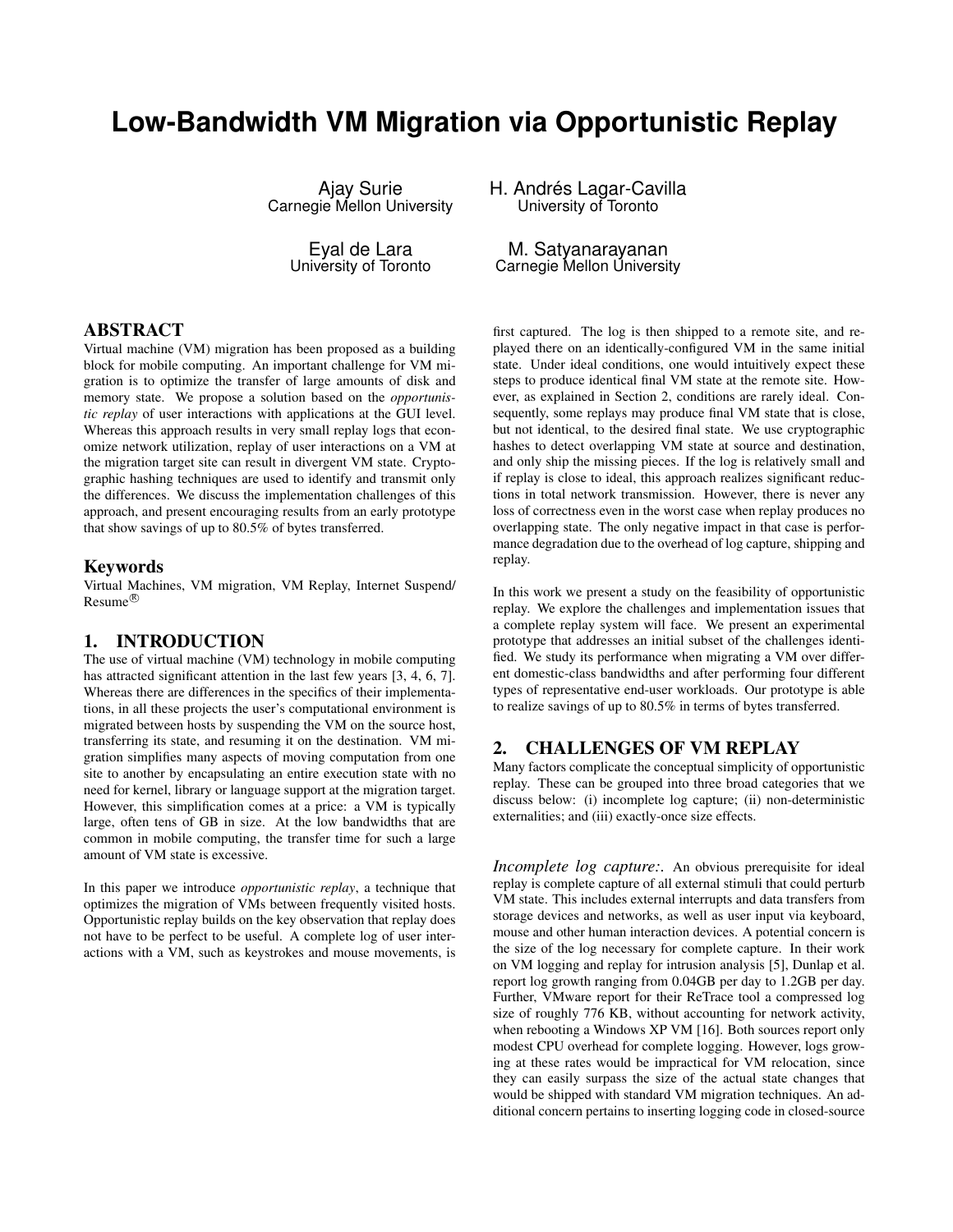VMMs such as VMware Workstation, and closed-source guest operating systems such as Windows XP. Without access to the source code of these components, it may be impossible to ensure complete log capture. Just capturing user interaction is simpler, since the windowing system provides a natural interface for interposition of logging code. This will produce short logs that, even though incomplete, can still be leveraged by opportunistic replay to realize significant reductions in VM state transmission.

*Non-deterministic externalities:.* Deterministic code execution is another obvious requirement for replay to produce VM state identical to the original execution. A major source of non-determinism in interactive systems is network access to Web sites with dynamically generated content. Consider, for example, Web access to a site that offers current stock quotes. Replaying the Web access may result in different content being returned because stock prices have changed. Even when the intrinsic content of a Web page is unchanged, there may be parasitic content such as advertising that is different on replay. While there is no "solution" per se to the problem of non-deterministic externalities, opportunistic replay is able to cope because replay does not have to be perfect to be useful. Only when there is an excessive amount of non-determinism will the overlap between local and remote VM state drop below a useful level.

*Exactly-once side effects:.* A difficult problem for VM replay is the occurrence of events that should not be replayed for reasons of correctness. Consider, for example, an interactive session in which a user sends an email message. Replaying this action would result in duplicate message transmission, which clearly violates correctness. A safe solution is to block any outbound network traffic during replay; this will result in divergent and less beneficial replay, but will guarantee consistency with the outside world. A solution with better replay performance would detect logged actions that have such exactly-once side effects and skip them during replay. Although this is a very difficult problem in its most general form, it may be relatively simple to perform conservative detection of common cases. For example, if there are a set of known Web sites at which a particular user performs financial transactions, the log can be examined for operations that reference these Web sites. An even more conservative approach is to suppress replay of all secure Web operations, on the grounds that high-value transactions are almost certain to occur only within the scope of a secure Web session. Finally, one could analyze network traffic and permit "read-only" transactions on well-known protocols, such as POP3's STAT, LIST and RETR, but not DELE.

# 3. PROTOTYPE IMPLEMENTATION

We have implemented a prototype to explore the feasibility of opportunistic replay. Our prototype uses Xen [2] version 3.1. In order to efficiently detect modified disk blocks, we rely on a custom block device driver that exports a virtual disk to a VM. The block device is coupled with a user space daemon that chunks the data written to it and keeps track of dirty disk chunks. To efficiently synchronize VM memory images, we use the rsync utility [15]. For record and replay operations, we leverage Xnee [11], an off-the-shelf tool for the X11 environment. Xnee synchronizes replay against the X11 windowing events registered during record (e.g. change of focus, window pop-up, etc). Finally, our prototype does not yet address the problem of replaying interactions with exactly-once side effects.

We refer to the *source* as the host at which a user is currently interacting with a VM, and *destination* as the host to which the VM will eventually be migrated. We assume that both source and destination hosts have initially identical copies of a suspended VM, which is the typical setup in VM migration-based mobile computing proto the U<sub>J</sub> predi setup in T<sub>112</sub> ingled to the Internet Suspend/Resume system<sup>(R)</sup> (ISR) [6, 12]. Our implementation involves 3 steps:

- Capture: All keyboard and mouse input to the locally running VM is recorded to a log. During recording, our virtual block device tags dirty disk state, and keeps track of the order in which disk chunks are modified. This will make synchronization more efficient in later stages.
- Replay: The recorded interaction log is transferred to and replayed on the VM at the destination. Replay speed may be faster than capture speed. This suppresses think time during replay and takes advantage of any free compute resources at the destination. Modified disk chunks at the source are shipped to the destination in the background while replay is in progress. This ensures that network bandwidth is not wasted by being idle during replay. In environments where network bandwidth may be scarce or costly, in monetary or power consumption terms, we can disable this optimization. Since replay may be imperfect, state produced later in the replay may diverge more than state produced at the beginning. To optimize for this tendency, dirty disk chunks are shipped to the destination in reverse of the order that they were modified at the source. New VM disk state generated by replay at the destination is also tagged for synchronization.
- Synchronization: After replay, any residual state at the source must be transferred to the destination so that the resulting state at both hosts is identical. Under ideal conditions, the amount of overlapping state generated at the source and destination is large, so there is little residual state to be transferred. Differences between the state at the source and destination are detected via cryptographic hashing using the SHA-1 algorithm, and propagated to the destination.

## 4. RESULTS

We conducted experiments using different workloads at various emulated bandwidths. We ran each workload at the source host on a VM in the same initial state and saved the resulting VM state and interaction log. We then performed opportunistic replay of the saved log at the destination, followed by transfer of residual disk and memory state from the source. For comparison, we also transferred all modified memory and disk state to the destination without replay. We enabled background transfer of state during replay, which biases results against our prototype for environments with limited or costly connectivity. All results we present below are an average of 3 runs.

Table 1 describes the workloads we used in our experiments. General simulates a user conducting everyday tasks such as reading news websites (e.g, CNN.com) with Mozilla Firefox, and editing documents with the OpenOffice.org software suite and the Gedit text editor. Install installs applications such as the Emacs text editor and the Mozilla Thunderbird email client using Synaptic, a graphical package managing tool available for the Ubuntu distribution. Kbuild downloads the Linux kernel version 2.6.23.1 from www.kernel.org and builds it without modules enabled. Finally, the Gimp program is used in the last workload to edit and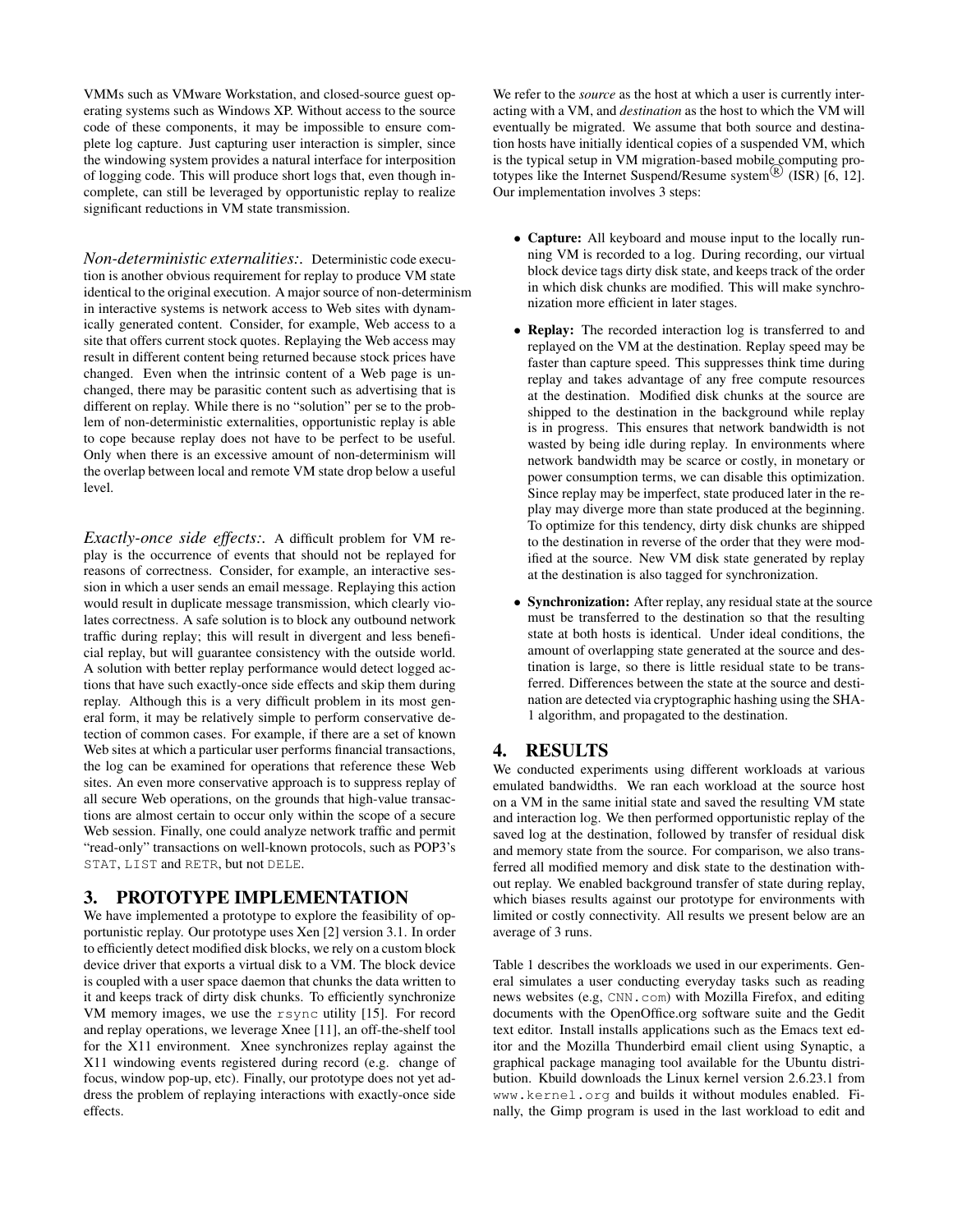| Workload | <b>Description</b>       | <b>Duration</b> | <b>Log Size</b> | <b>Dirty Disk</b> | <b>Dirty Memory</b> |
|----------|--------------------------|-----------------|-----------------|-------------------|---------------------|
|          |                          | (minutes)       | [Gzipped] (MB)  | State (MB)        | State (MB)          |
| General  | Web browsing             | 15.65           | $0.66$ [0.15]   | 11.57             | 117.43              |
|          | Document editing         |                 |                 |                   |                     |
| Install  | Application installation | 2.85            | $0.11$ [0.02]   | 57.08             | 105.18              |
| Kbuild   | Kernel download & build  | 7.23            | $0.20$ [0.04]   | 153.51            | 144.47              |
| Gimp     | Image manipulation       | 9.73            | $0.81$ [0.18]   | 6.73              | 48.93               |

| <b>Bandwidth</b> |       | Upstream (Mbits/sec)   Downstream (Mbits/sec) |
|------------------|-------|-----------------------------------------------|
| Cable            | 0.375 |                                               |
| DSL              | 0.75  |                                               |
| EVDO Rev A       |       | 3.8                                           |

Table 1: Interactive workloads

Table 2: Emulated bandwidths in Mbits/sec (upstream/downstream)

manipulate sample images. As shown in the right hand columns of Table 1, the size of the captured logs is three orders of magnitude smaller than the total amount of dirty state generated by the respective workload.

In our experimental configuration, the source host was configured with an Intel Pentium 4 3.60GHz CPU, 2MB cache and 2GB of RAM, and the destination host was configured with a 2.66GHz Intel Core 2 quad-core CPU, 4MB cache, and 4GB RAM. We used Ubuntu 7.04 as the guest and host OS on both machines. The VM was configured with 512MB of RAM and a 4GB virtual disk. Experiments were conducted using emulated bandwidths, shown in Table 2. The Cable and DSL bandwidth values were selected from the current offerings of two large ISPs. The EVDO Revision A standard is currently in use by wireless network providers such as Verizon and Sprint. We note that by emulating advertised peak bandwidths we bias against the benefits of opportunistic replay.

*Replay at native speed: .* Our first set of experiments demonstrates the benefits of replay when the log is replayed at native (capture) speed. Figure 1 (a) and Figure 1(b) show the amount of memory and disk state transferred during migration with and without replay at the destination at various bandwidths. The figure shows that the wins are greatest for the Kbuild workload, where disk and memory state transferred at Cable speed shrink from 153.51MB to 29.74MB, and from 144.47MB to 28.9MB, respectively. As described in Section 3, dirty disk state is shipped in the background while replay is in progress. A higher upstream bandwidth results in more disk state shipped in the background and not being generated through replay. For example, at EVDO speeds, disk state transfer for the Install workload is reduced from 57.08MB to 44.73MB. In contrast, at cable speeds, disk state transfer is reduced to 14.06MB. If the amount of modified state is small or bandwidth is high, the background disk state transfer might finish before replay is complete, and replay is terminated; this holds true for the General and Gimp workloads. Early replay termination also limits the amount of memory state being recreated. For example, with the General workload, 107.55MB of memory state is shipped at EVDO speeds, which is reduced to 58.63MB at Cable speeds. Thus, even for interactive workloads that generate little dirty disk state, significant memory state shipping savings can be realized.

Figure 2 (a) and (b) show the reduction in migration time using re-

play at native speed for both disk and memory state. Replay significantly reduces disk state transfer times, which is most apparent at the lowest bandwidths. At Cable speed, transfer time for disk state reduces from 1373 seconds to 342 seconds for the Install workload, and from 3615.6 seconds to 767 seconds, for Kbuild. This trend is also true of memory state transfer, with the Install workload obtaining the largest reduction, at Cable speed. For Install, transfer times are reduced from 2459.8 seconds to 400 seconds. For the General & Gimp workloads, transfer times at Cable speed go down from 2744.5 to 1365.5 seconds, and from 1137.2 to 894.5 seconds, respectively.

*Replay at speeds higher than native:.* The goal of higher speed replay is to suppress idle or think time during replay, in order to generate more VM state in less time at the destination. Figures 3 (a) and (b) show the benefits of higher speed replay for General and Gimp, our most interactive workloads. In the figures, 2X replay indicates that think time between interactions was compressed by half during replay. We show results only for EVDO speeds; by compressing think time, more of the log is replayed before the background transfer of disk state finishes. This reduces the amount of memory state transferred. The results at other bandwidths do not show improvements as the entire log is replayed even at native speed. Kbuild and Install also show little improvement, since they are CPU intensive workloads that expose almost no compressible think times. Finally, the amount of dirty disk state for Gimp and General is small and not significantly affected by faster replay.

The General workload benefits from faster replay, with memory state transfer decreasing from 117.43MB with no replay to 59.64MB when the session is replayed at four times the native speed. The same trends translate to Figure 3 (b), with transfer time decreasing from 576.17 seconds to 299.17 seconds. The Gimp workload does not significantly benefit from faster replay as it does not generate much dirty memory state.

## 5. RELATED WORK

Closest in spirit to opportunistic replay is the work of Lee et al. on operation shipping for mobile file systems [8]. That work showed how logging and replay could significantly improve performance in propagating large files from a weakly-connected client to a server. Our work differs in two major ways. First, our focus is on recreating VM state rather than file system state. Second, we use an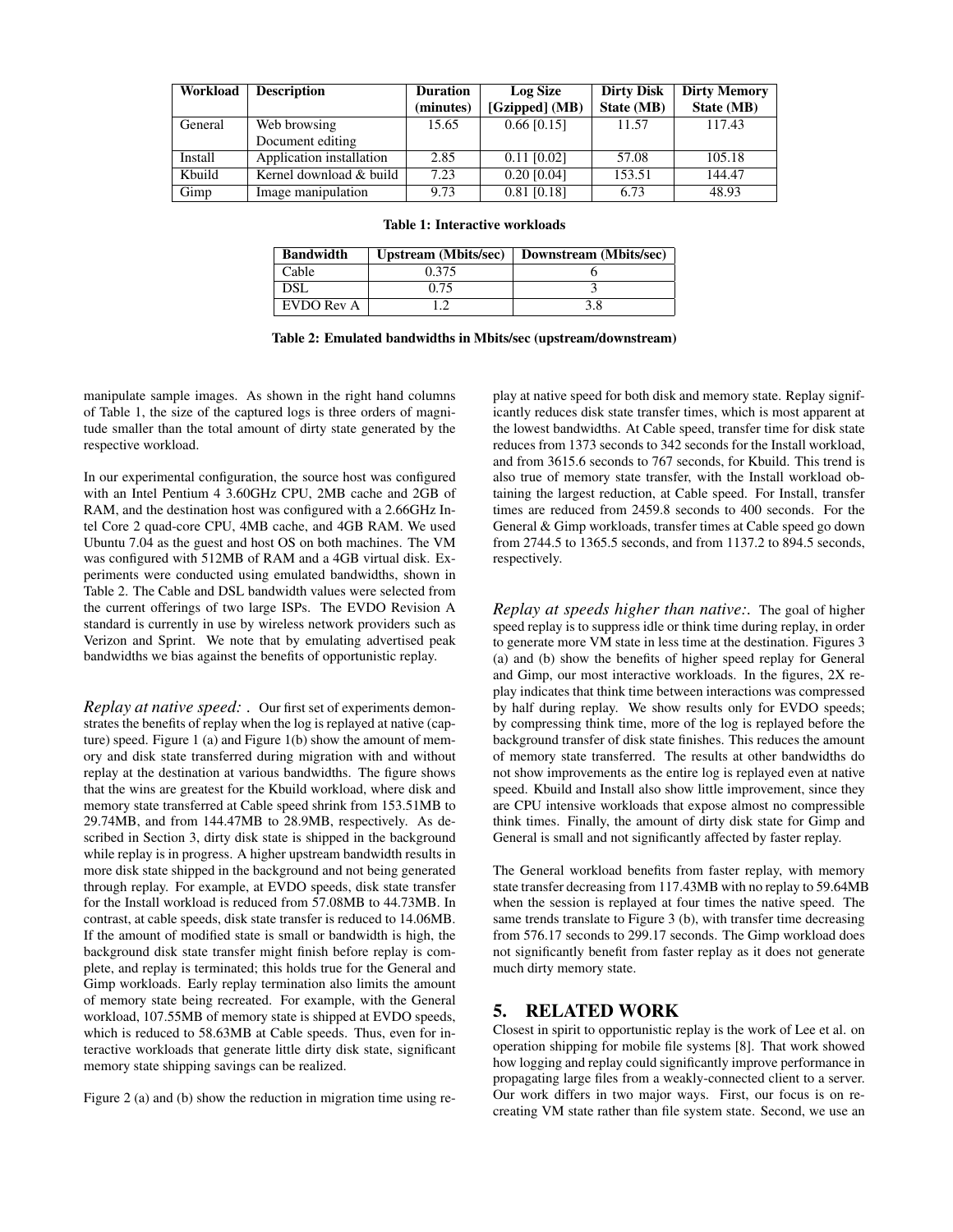

Figure 1: Bytes transferred during replay at native speed



Figure 2: Total state transfer time at native speed. ("Replay" bars superimposed on top of "No Replay" bars)



Figure 3: Bytes transferred and transfer time for memory state using higher speed replay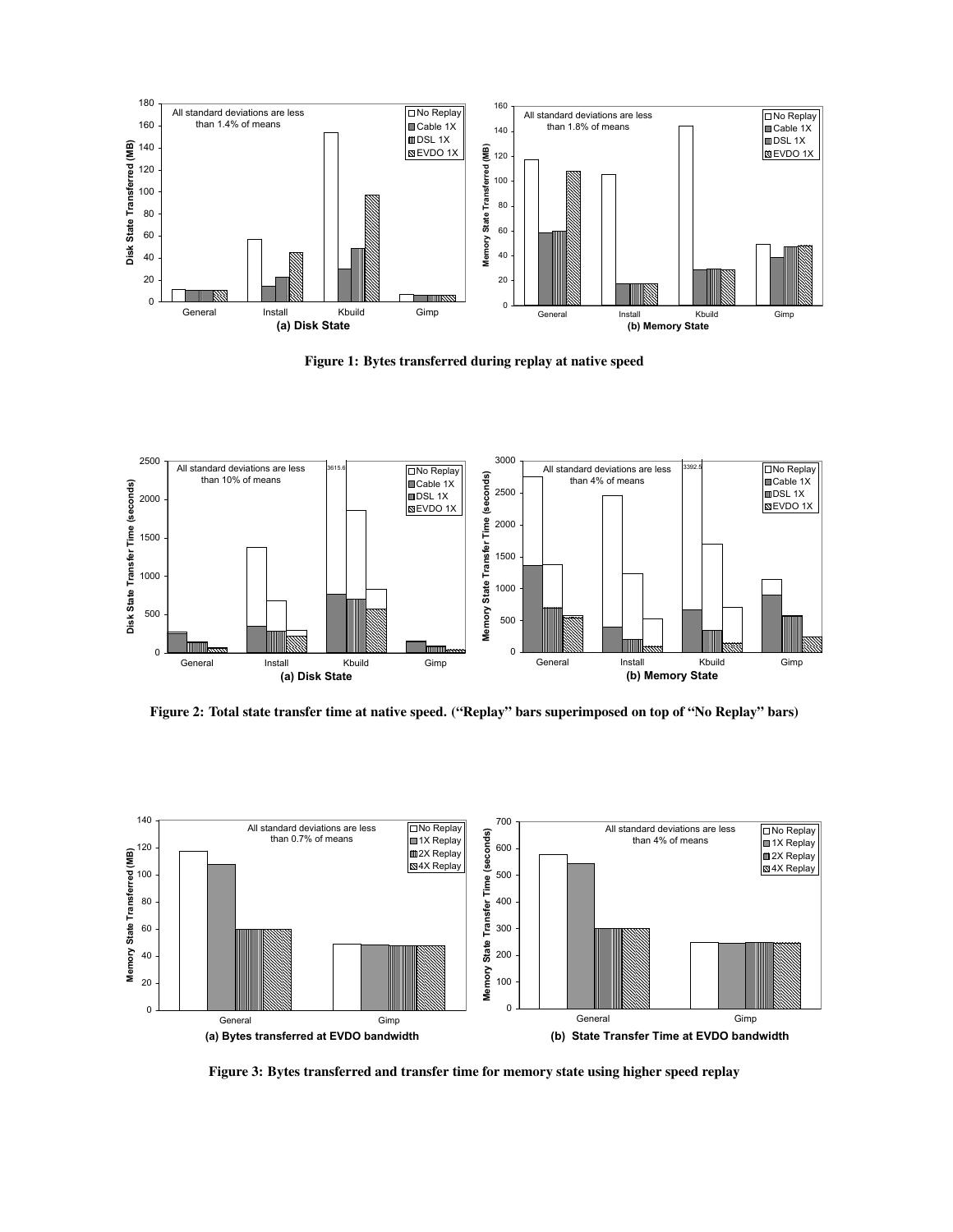opportunistic approach and can therefore benefit even from replays that diverge from the original execution.

Our use of an opportunistic approach to exploiting data similarity was inspired by the work of Tolia et al. in distributed file systems [13] and relational databases [14]. A recurring theme in that work is the description of a large data object in recipe form using cryptographic hashes, and the synthesis of parts of that object from local data sources in order to reduce transmissions over a bandwidth-challenged network. More recently, Annapureddy et al. have used similar techniques in the context of cooperative caching for file servers [1]. Our work extends the opportunism underlying these approaches to the realm of VMs, using techniques specific to log capture and replay. At an even deeper level, the idea of using cryptographic hashing for detecting similarity of data content has been used in file systems such as LBFS [10], and the rsync file transfer protocol [15].

As mentioned in Section 2, the concept of VM logging and replay was introduced by Dunlap et al. [5] in the context of the ReVirt system for intrusion analysis. Since their work was dependent on complete log capture and ideal replay, it required complex source code modifications to the VMM, and generated very large logs. In contrast, opportunistic replay can afford to be less strict. As we have shown in this paper, a profitable level of fidelity of log capture and replay can be implemented without VMM modifications.

## 6. CONCLUSION AND FUTURE WORK

We have presented opportunistic replay, a technique that replays user actions on a target site to recreate VM state and minimize the overhead of VM migration. By acknowledging that replay for VM migration does not need to be perfect to be useful, we are able to attack the problem at the GUI level, greatly reducing complexity and producing brief logs, while still yielding byte transfer reductions of up to 80.5%.

While our current prototype presents encouraging evidence, a number of implementation aspects remain unexplored. First, tracking VM memory state as it is dirtied will further optimize our network transfer savings. In addition, since we tolerate imperfect replay, the likelihood that final VM state diverges from state produced by replay increases with the length of the interaction log. To tackle this problem, we plan to explore *incremental replay*, in which a single user work session is divided into a number of segments of shorter duration. Each segment has its own interaction log and VM state at the destination is synchronized with that at the source when replay for a segment is complete. As a result, state at the destination only lags slightly behind that at the source. This bears resemblance to the concept of trickle reintegration in the Coda file system [9]. Finally, policies to prevent replay from altering outside-world state (such as email inboxes or bank accounts) need to be developed. Based on the promising results reported here, we also plan to integrate opportunistic replay into ISR.

#### Acknowledgements

We thank Niraj Tolia for his involvement in the initial stages of this work. We also thank Mike Kozuch and the anonymous reviewers for their encouraging comments and suggestions. This research was supported by the National Science Foundation (NSF) under grant number CNS-0509004, and the National Science and Engineering Research Council (NSERC) of Canada under grant number 261545-3 and a Canada Graduate Scholarship. Any opinions, findings, conclusions or recommendations expressed in this material are those of the authors and do not necessarily reflect the views of the NSF, NSERC, Carnegie Mellon University, or the University of Toronto. Internet Suspend/Resume is a registered trademark of Carnegie Mellon University. All unidentified trademarks mentioned in the paper are properties of their respective owners.

## 7. REFERENCES

- [1] S. Annapureddy, M. J. Freedman, and D. Mazi $\tilde{A}$  fres. Shark: Scaling file servers via cooperative caching. In *Proc. 2*nd *Symposium on Networked Systems Design and Implementation*, Boston, MA, May 2005.
- [2] P. Barham, B. Dragovic, K. Fraser, S. Hand, T. Harris, A. Ho, R. Neugebauer, I. Pratt, and A. Warfield. Xen and the Art of Virtualization. In *Proc.* 19<sup>th</sup> Symposium on Operating *Systems Principles (SOSP)*, Oct. 2003.
- [3] Caceres, R., Carter, C., Narayanaswami, C., Raghunath, M. Reincarnating PCs with Portable SoulPads. In *Proc. 3*rd *International Conference on Mobile Systems, Applications and Services (MobiSys)*, Seattle, WA, June 2005.
- [4] L. Cox and P. Chen. Pocket hypervisors: Opportunities and challenges. In *Proc. HotMobile 2007: the 8*th *Workshop on Mobile Computing Systems and Applications*, Tucson, AZ, February 2007.
- [5] G. W. Dunlap, S. T. King, S. Cinar, M. A. Basrai, and P. M. Chen. ReVirt: Enabling Intrusion Analysis through Virtual-Machine Logging and Replay. In *Proc. 5*th *Symposium on Operating Systems Design and Implementation*, Dic 2002.
- [6] M. Kozuch and M. Satyanarayanan. Internet Suspend/Resume. In *Proc. 4*th *IEEE Workshop on Mobile Computing Systems and Applications*, Callicoon, NY, June 2002.
- [7] H. A. Lagar-Cavilla, N. Tolia, E. de Lara, M. Satyanarayanan, and D. O'Hallaron. Interactive Resource-Intensive Applications Made Easy. In *Proc. Middleware 2007: ACM/IFIP/USENIX 8th International Middleware Conference*, Newport Beach, CA, November 2007.
- [8] Y.-W. Lee, K.-S. Leung, and M. Satyanarayanan. Operation Shipping for Mobile File Systems. *IEEE Transactions on Computers*, 51(12), 2002.
- [9] L. B. Mummert, M. R. Ebling, and M. Satyanarayanan. Exploiting weak connectivity for mobile file access. In *Proc. of the* 15th *Symposium on Operating Systems Principles (SOSP)*, pages 143–155, New York, NY, USA, 1995. ACM Press.
- [10] A. Muthitacharoen, B. Chen, and D. Mazieres. A Low-Bandwidth Network File System. In *Proc. 18*th *Symposium on Operating Systems Principles (SOSP)*, Chateau Lake Louise, Banff, Canada, Oct. 2001.
- [11] H. Sandklef, J.-E. Dahl, and L. Santander. GNU Xnee. http://http://www.sandklef.com/xnee/.
- [12] M. Satyanarayanan, B. Gilbert, M. Toups, N. Tolia, A. Surie, D. R. O'Hallaron, A. Wolbach, J. Harkes, A. Perrig, D. J. Farber, M. A. Kozuch, C. J. Helfrich, P. Nath, and H. A. Lagar-Cavilla. Pervasive Personal Computing in an Internet Suspend/Resume System. *IEEE Internet Computing*, 11(2), 2007.
- [13] Tolia, N., Kozuch, M., Satyanarayanan, M., Karp, B., Bressoud, T., Perrig, A. Opportunistic Use of Content-Addressable Storage for Distributed File Systems. In *Proc. 2003 USENIX Technical Conference*, San Antonio,